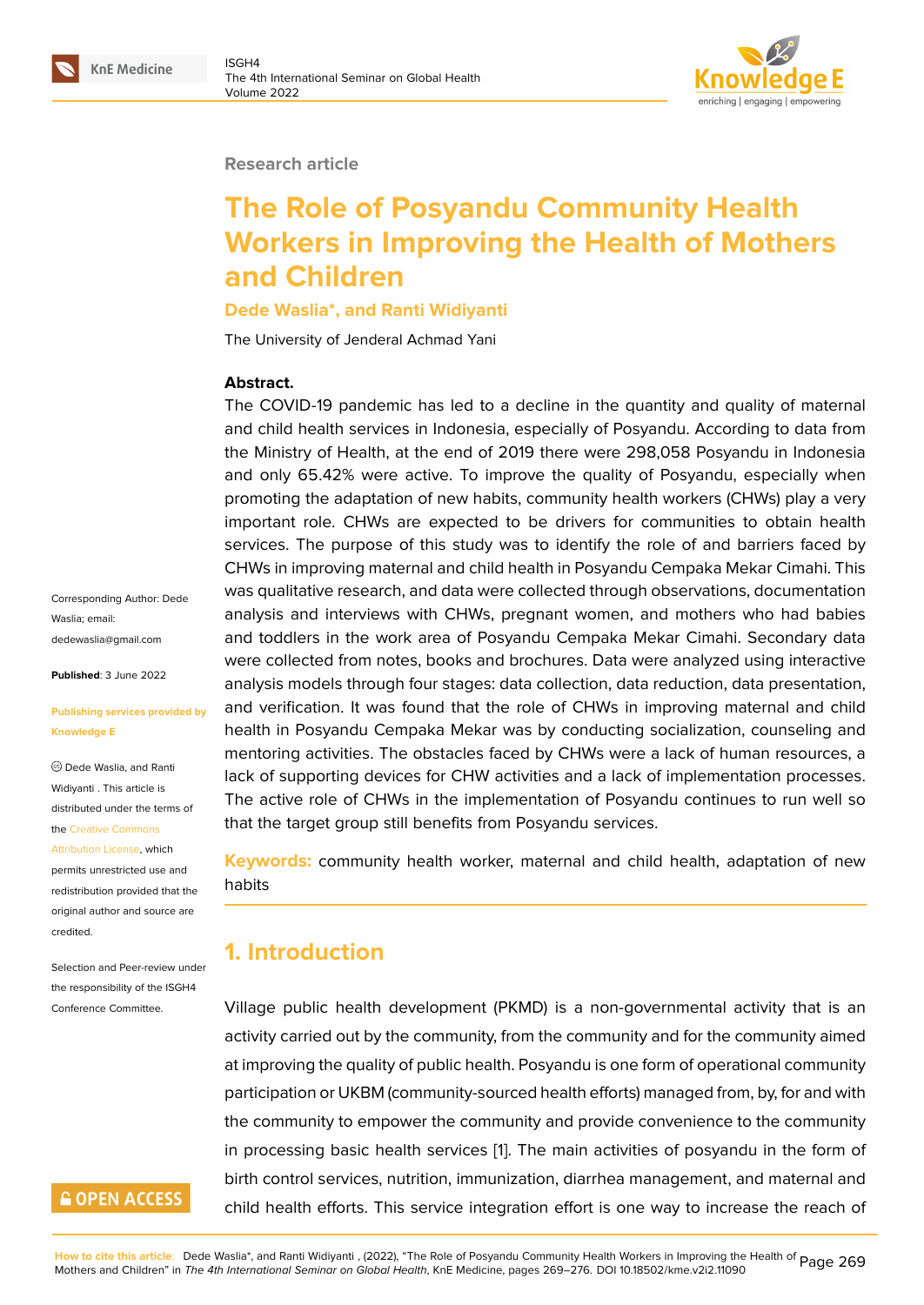health services to the community. The goal of posyandu is to reduce the mortality rate of infants and children under five, the birth rate in order to realize a small family happy and prosperous [2].The COVID-19 pandemic (Coronavirus Disease of 2019) has an impact on the declining quantity and quality of maternal and child health services (KIA). Data from the Ministry of Health at the end of 2019 amounted to 298,058 Posyandu in Indonesia a[nd](#page-6-0) only 65.42% were active. This figure is still far from the national target of 80%. Almost all health services experienced a significant decline due to the COVID-19 pandemic including posyandu services. Head of health service cimahi stated that there was a change in the latest posyandu policy indicator where the posyandu category changed from strata to active and inactive. Based on data in 2020, about 25% of all posyandu in Cimahi are included in active posyandu where the highest percentage is in North Cimahi District including Citeureup region.

To improve the quality of posyandu, especially in the period of Adaptation of New Habits (AKB), CHW play a very important role. Kader not only plays a role in the health of mothers, babies and toddlers, but also serves to help the government in socializing New Habit Adaptation (AKB) in the community. CHW must also join the Covid-19 village task force team to educate the community to comply and civilize the Adaptation of New Habits (AKB) namely wearing masks, washing hands and maintaining distance. With the implementation of Posyandu Adaptation of New Habits it is expected that the main function of posyandu will continue to run and the target group still benefits from the implementation of Posyandu services. The role of CHW on maternal and child health refers to the status of health and health services provided to women and children. CHW conduct early detection of maternal and child health problems using KIA books, CHW must always be ready to deliver and take care if there is a mother or child who needs help and care of health workers (will be referred). The forms of maternal and child health services in posyandu include weighing, height measurement, measurement of the child's head circumference, monitoring of child activities, monitoring immunization status, monitoring of parental actions on parenting carried out on children, monitoring child problems, and counseling. .

### **2. Methods**

This type of research is qualitatively descriptive, using several informants for interviews and observations. The data source used is primary data, which is information sourced from direct observation to the research site by means of observation and interview, as well as secondary data that is data obtained from documentation or literature studies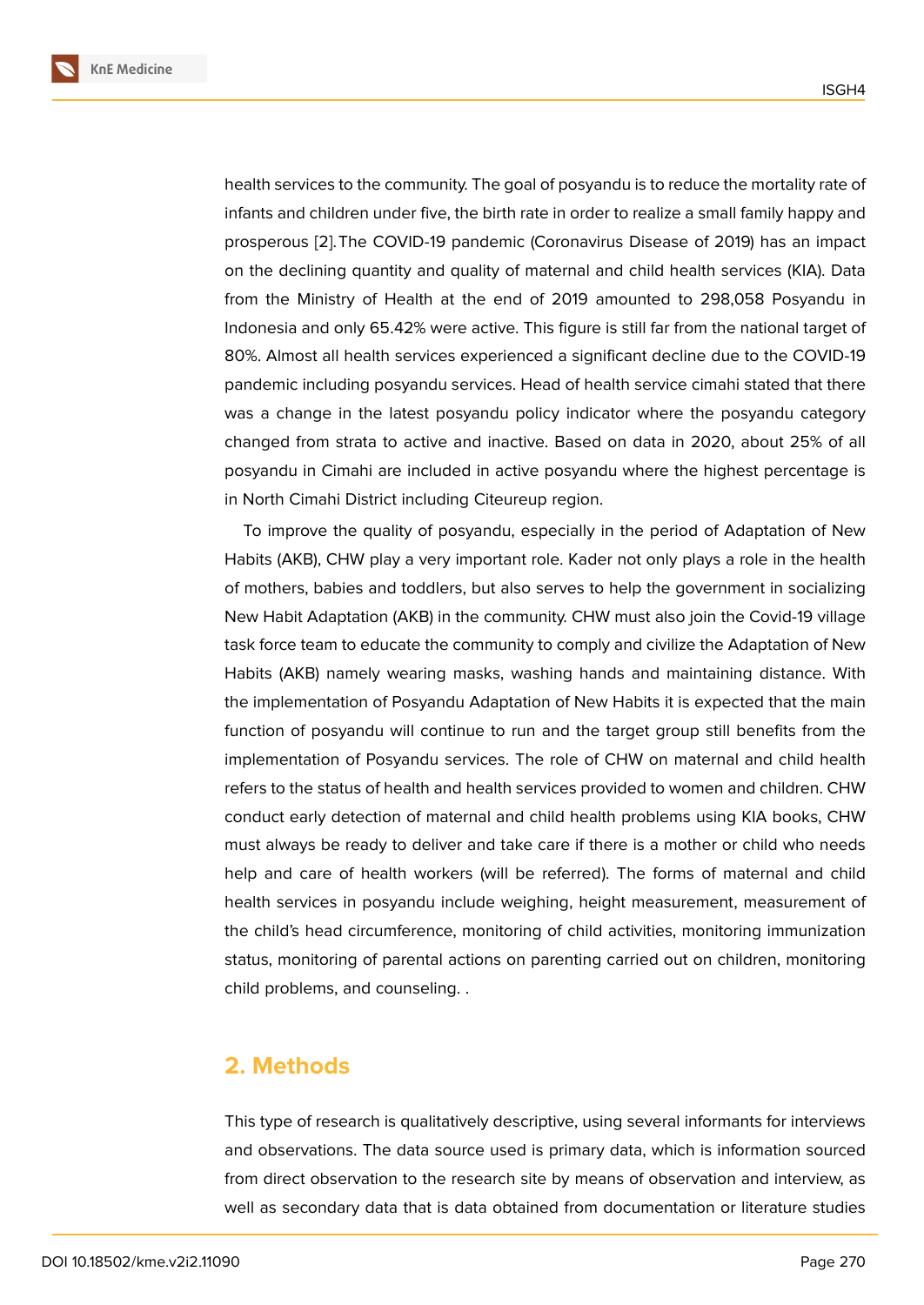to complete the primary data [3].The research data source was obtained from CHW, pregnant women, and mothers who have babies and toddlers in the working area of Posyandu Cempaka Mekar RT 01 Citeureup Cimahi. Secondary data sources in the form of records, books, brochures th[at](#page-7-0) have to do with the title or problems studied such as posyandu profiles, cadre name data and names of mothers and children contained in posyandu, maternal and child health data, and posyandu cadre report data. The sample in this study was a CWH cempaka blooms that actively numbered 13 people. The data collection techniques in this study are:

1) Observation by observing the role of posyandu cadres in improving maternal and child health

2) Interviews in the form of structured interviews and free interviews. Structured interviews are conducted to obtain an overview of the informant's identity and background. In this study used two interview techniques, namely: first open interview, an interview technique conducted openly, intimately and family-filled. As for obtaining data that is in accordance with the subject matter of the author using question guidelines. The use of language that is not too formal during interviews is also one strategy to find the widest range of research data without being hindered by language structures that are sometimes formally binding and do not provide room for confidence to explain straightforwardly. The use of flexible language to dig up the information that researchers need.

### **3. Result**

#### *Description of Posyandu and Health Workers*

Citeureup is a region located in northern Cimahi consisting of 15 RW with the number of Posyandu spread as many as 17 with a kader of 120 people where all the cadres are women and active as Posyandu health workers. Posyandu Cempaka Mekar is one of the posyandu located in Rt 01 Rw 15 Citeureup with a total of 13 active health workers.

Based on the table, the characteristics of health workers based on the age of most aged >40-49 years, the last education of most high school, health worker mostly as IRT and experience as a <5-10 years.

Based on the table, the target of posyandu who are at high risk is pregnant women experiencing KEK as many as 1 person, Infants and toddlers who experience stunting as many as 5 people.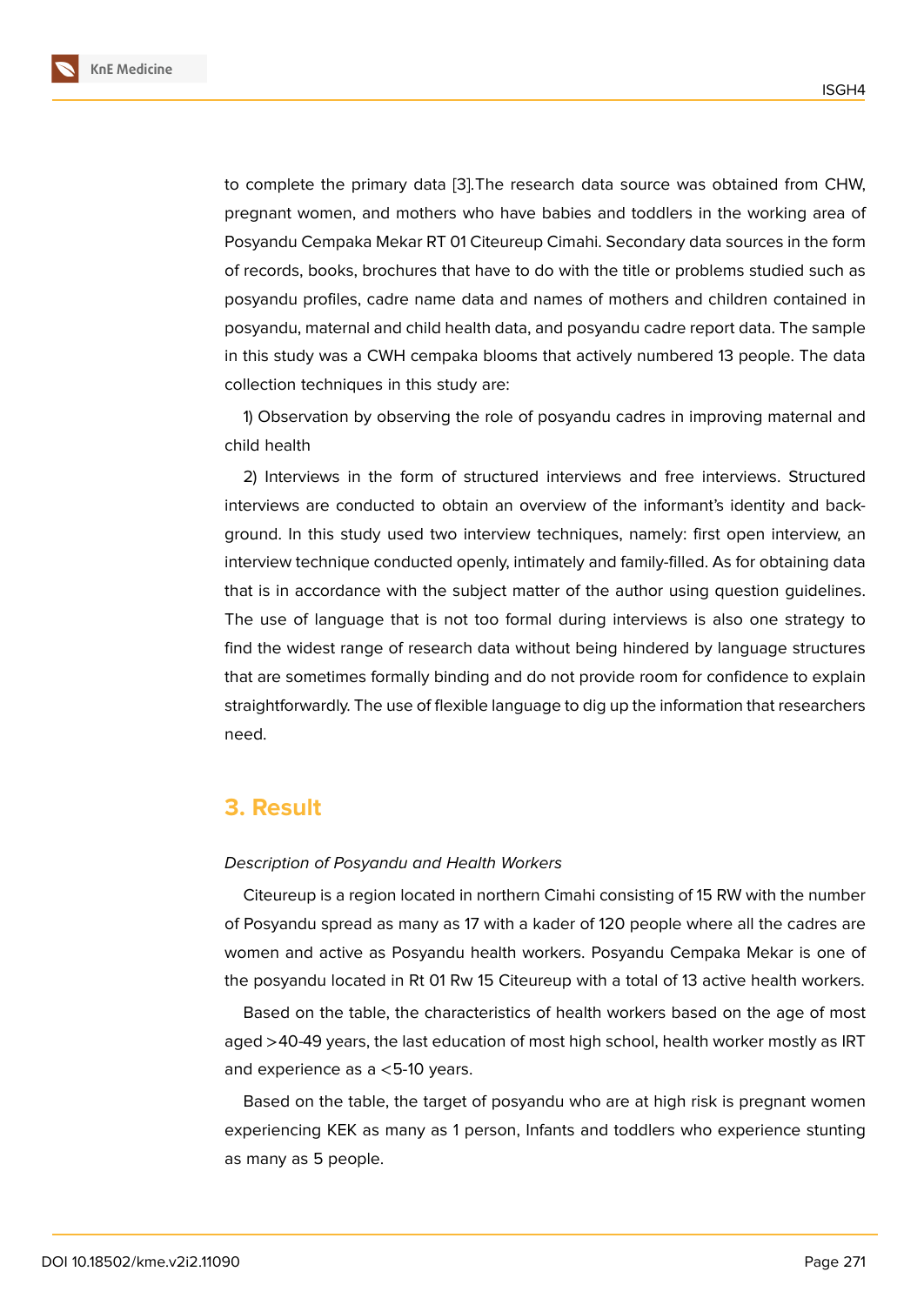| <b>No</b> | Characteristics              | Sum | Percentage |
|-----------|------------------------------|-----|------------|
|           | Age                          |     |            |
|           | $15 - 39$ years old          | 3   | 23%        |
|           | $>40 - 49$ years old         | 10  | 77%        |
| 2         | Education                    |     |            |
|           | $<$ SMP                      | 5   | 38%        |
|           | $>$ SMA                      | 8   | 62%        |
| 3         | Employment                   |     |            |
|           | Not working                  | 7   | 54%        |
|           | Work                         | 6   | 46%        |
| 4         | Long been a health<br>worker |     |            |
|           | 1-5 years old                | 2   | 15%        |
|           | >5-10 years old              | 6   | 46%        |
|           | >10 years old                | 5   | 38%        |

Table 1: Characteristics of Posyandu Health Workers **in Cempaka Mekar**.

*Source: Primary Data, 2021*

Table 2: Target Data of Posyandu Health Workers in Cempaka Mekar.

| No | <b>Target</b> | Sum | <b>High Risk</b> |
|----|---------------|-----|------------------|
|    | Pregnant      | 8   | 1                |
| 2  | Baby          | 5   | 1                |
| 3  | Toddler       | 18  | 4                |
| 4  | Post partum   | 6   | Ο                |
| 5  | Adolescent    | 467 | ი                |

*Source: Primary Data, 2021*

## **4. Discussion**

A. The role of posyandu cadre Cempaka Mekar in improving the health of Mother and Child as follows:

### **5. Socialization**

Posyandu cadres are tasked with socializing based on conditions experienced by pregnant women and toddlers based on the results of weighing and the health condition of mothers and toddlers. Socialization is done by visiting every house that experiences health problems [4]. Posyandu Service during the adaptation of new habits is still carried out by way of cadres visiting each house based on the target of Posyandu Cempaka Mekar by carrying out service activities to pregnant women such as weighing, measuring height, measurin[g](#page-7-1) upper arm circumference. Services to children under five include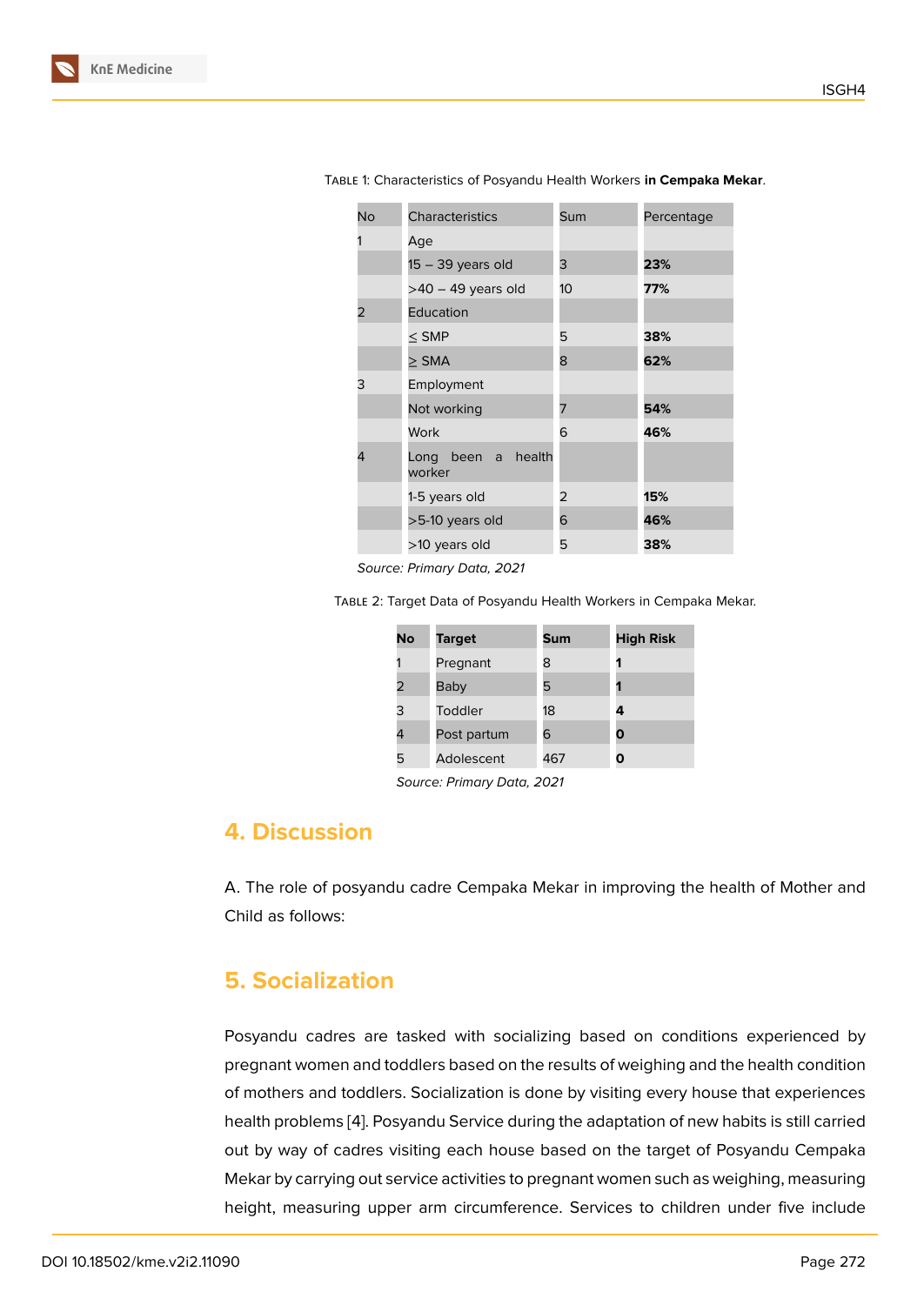weighing, height measurement, measurement of the child's head circumference, monitoring of child activities, monitoring immunization status, monitoring of parental actions about parenting carried out on children, and monitoring of child problems. Posyandu activities during the adaptation of new habits are called POSMAMAH (Posyandu Mapay Imah). Posmamah's form of activities is posyandu cadres together with health workers doing posyandu activities by going directly to the homes of pregnant women and mothers who have babies and toddlers. Services are carried out at the target home by maintaining health protocols.

### **5.1. Counseling**

Conseling on posyandu activities is carried out four to five times a year with material about clean and healthy living behaviors and about breast milk companion food [5].

The thing that has been achieved from the results of counseling by posyandu cadre Cempaka Mekar is to provide explanations to the public in order to understand and understand how to choose breast milk companion food and the importance of b[re](#page-7-2)astfeeding when the baby is over 6 months old. In addition, the information provided by posyandu cadres related to maternal and child health is done through electronic media such as creating a whatts up group with the name of the Toddler Parents Group (GURITA). In the group, posyandu cadres provide information related to maternal and child health, especially information related to health services during the covid-19 pandemic.

# **6. Mentoring**

Basically, the assistance carried out by Posyandu cadres is an effort to include the community in developing various potentials so as to achieve a better quality of life. Kader posyandu Cempaka Mekar acts as a companion when there are mothers who will give birth. Usually the CHW acts as a liaison between pregnant women and midwives [6]. In addition to assisting in the management of CHW referral files also plays a role in helping the community obtain Jamkesmas cards [7].Based on the description of the results of the interview and the results of the author's observations, it can be concluded [th](#page-7-3)at posyandu cadres play an active role ranging from the implementation of posyandu activities to personal matters.

#### **Barriers of Posyandu Cadres in Improving Maternal and Child Health**

1. Barriers in Terms of Human Resources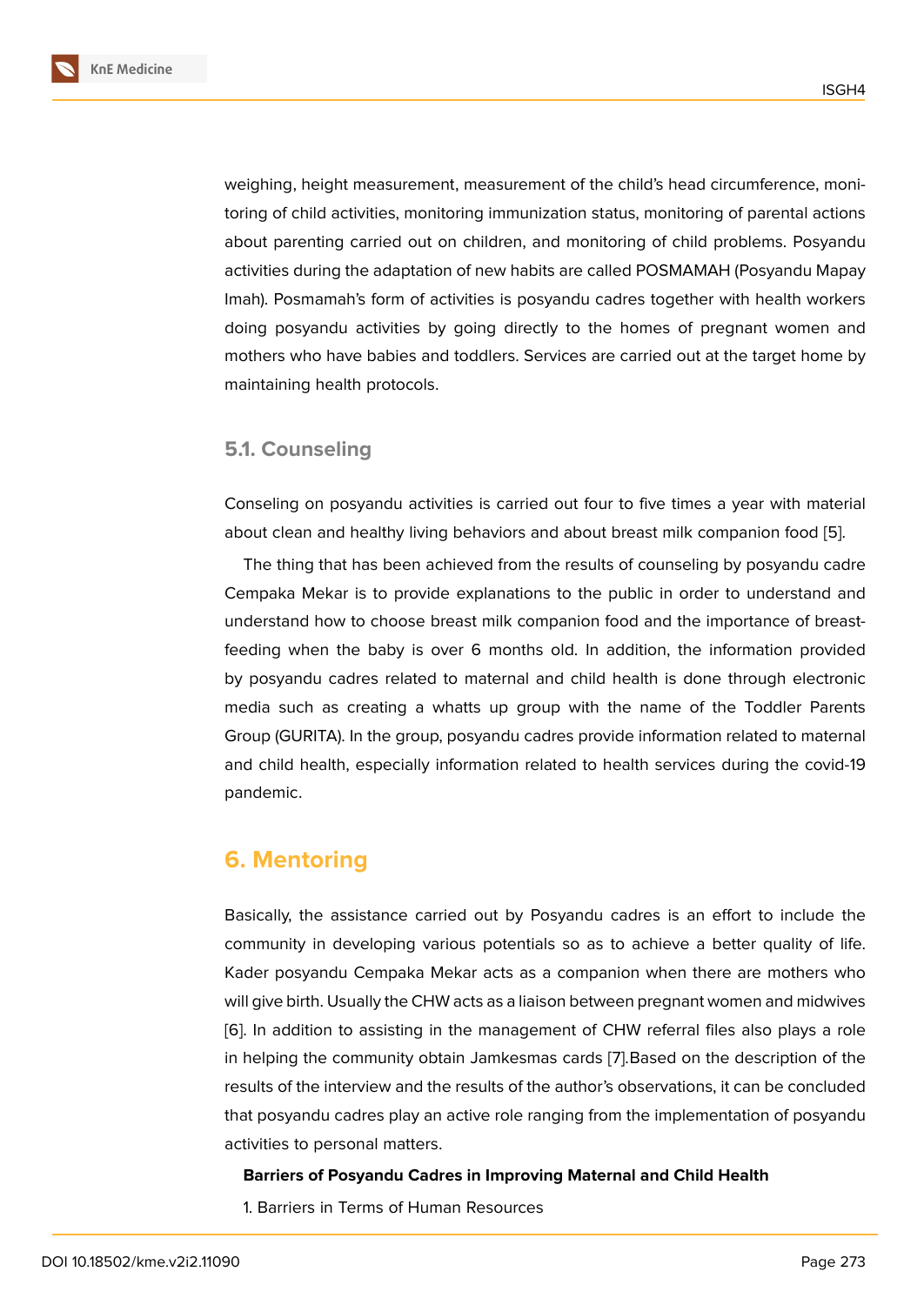Standards of human resource capability that are certain and accurate do not yet exist, as a result of which information on human resources capabilities is only predictable that is subjective. As for some obstacles encountered by CHW in terms of Human Resources as follows:

a. Inadequate Number of Posyandu health workers

health workers are always undergoing reshuffles, so they always need constant direction to new health workers. With these continuous changes, making health workers activities difficult, so that when the division of duties posyandu cadres is not in accordance with expectations. The old health workers must provide assistance first to the new kader, so that the duties of the old cadres are concurrent. In accordance with the results of interviews with the head of posyandu health workers [8].

b. Lack of Understanding of Services (Socialization, Counseling and Mentoring)

Health workers posyandu still have limitations related to understanding in providing services for the community so as to slow down the role of posya[nd](#page-7-4)u health workers [10].

c. Limited health workers understanding of Covid-19 virus transmission

health workers promotive and preventive efforts against the transmission of the Covid-[19 v](#page-7-5)irus are low, so it is necessary to improve the understanding of kader in the form of comprehensive information about Covid-19 and training related to health protocols [3].

2. Lack of supporting devices

Supporting devices such as posyandu facilities and infrastructure are still lacki[ng](#page-7-0), such as scales or dacing. In one village only has one dacin while one village consists of two posyandu, so if dacing is not inserted first posyandu activities will be postponed considering that dacin will not be ready in one to two hours. The lack of supporting devices for cadre activities is also seen from several factors as follows:

a. Less Data Collection System

One of the factors inhibiting posyandu cadres in carrying out services for mothers and children is a less accurate data collection system, with respect to the processing of data that is less accurate. Considering the data in posyandu is data in the form of paper and tables, so there is an error recording toddler data, especially at the time of data interception to the ledger. This makes posyandu health workers often experience obstacles in finding toddler data due to the amount of data that is not small so that it results in a lack of control of the growth and development of toddlers, so that regular vitamin administration and immunizations do not go well which results in faltering the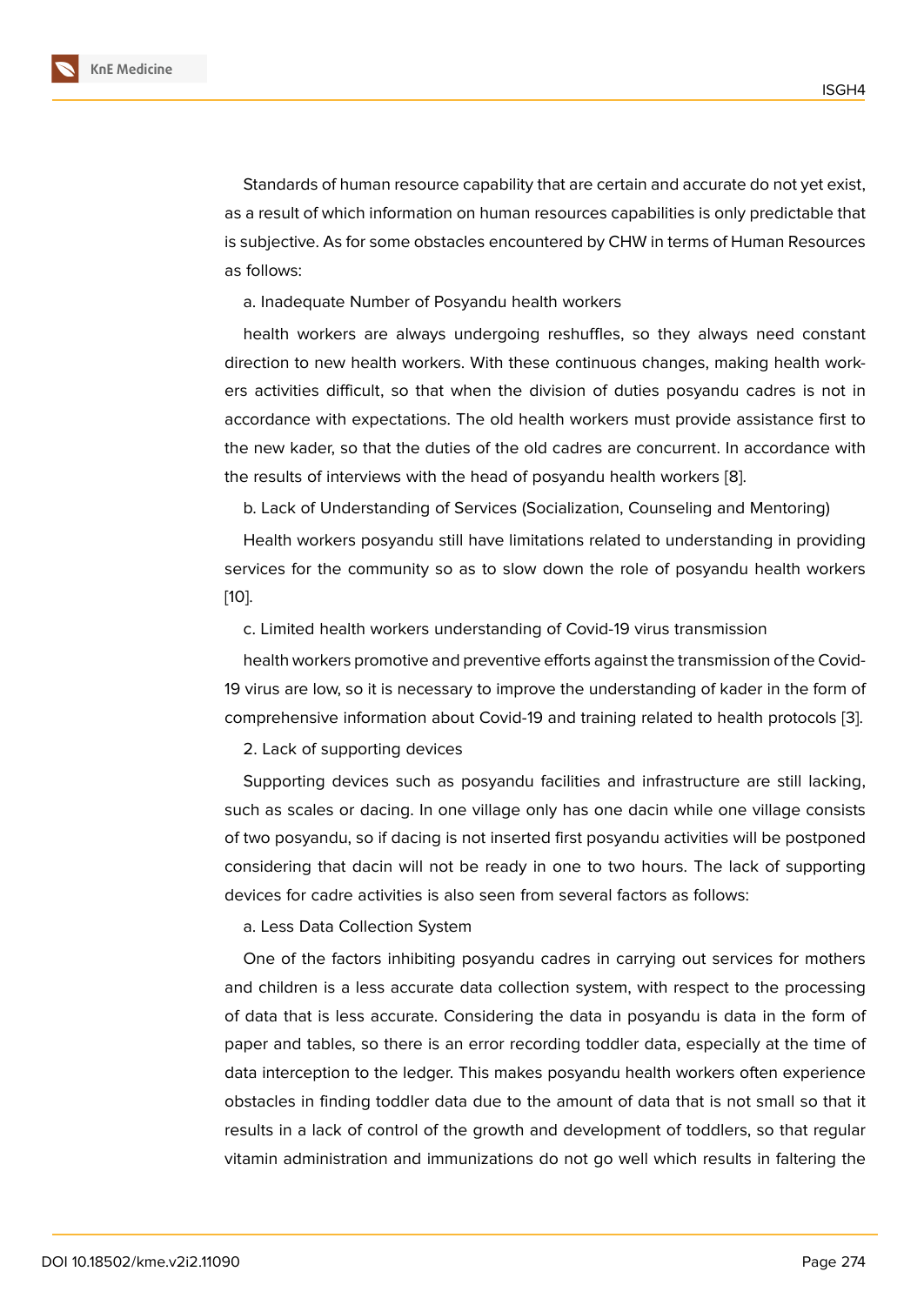creation of monthly reports and annual reports that will be given to citeureup health centers [3].

b. Set of Guidelines and Guidelines Not Available

set of [g](#page-7-0)uideline in the form of training books and guidebooks posyandu health workers are still limited so that posyandu health workers only perform services in accordance with minimal knowledge possessed.

3. Maintenance Process

a. Lack of Coordination of Posyandu Health Workers

Coordination can be understood as a matter that aims to direct and unite all actions and thoughts in the direction of achieving the expected goal. However, in the fact that the author met in the field it is known that posyandu health workers have not coordinated properly, be it with the hamlet officials, community leaders and mothers of toddlers who will follow posyandu activities [3].

b. Lack of budget

Posyandu budget is sourced from voluntary donations from the community and health service in the form of money an[d](#page-7-0) goods. Help goods in the form of formula milk, porridge for additional baby or toddler food and counseling materials. But the help doesn't always come every month.

The obstacle experienced by posyandu health workers lies in the lack of budget and attention from the government, resulting in reduced community participation. The government should pay more attention to the problems faced by posyandu health workers so that the posyandu activity program runs well [9].

## **Acknowledgment**

Thank you to LPPM Fitkes Unjani for supporting the funding of this study, Midwifery Study Program (D-3), research team, posyandu cadre Cempaka Mekar Kel. Citeureup for all the assistance and participation during this study.

### **References**

- [1] Kemenkes RI. Pedoman umum pelaksanaan posyandu.Departemen Kesehatan Republik Indonesia. 2016;19:32–34.
- <span id="page-6-0"></span>[2] Saepuddin E, Rizal E, Rusmana A. Posyandu roles as mothers and child health information center. Record Library Journal. 2018;3(2):201-206.